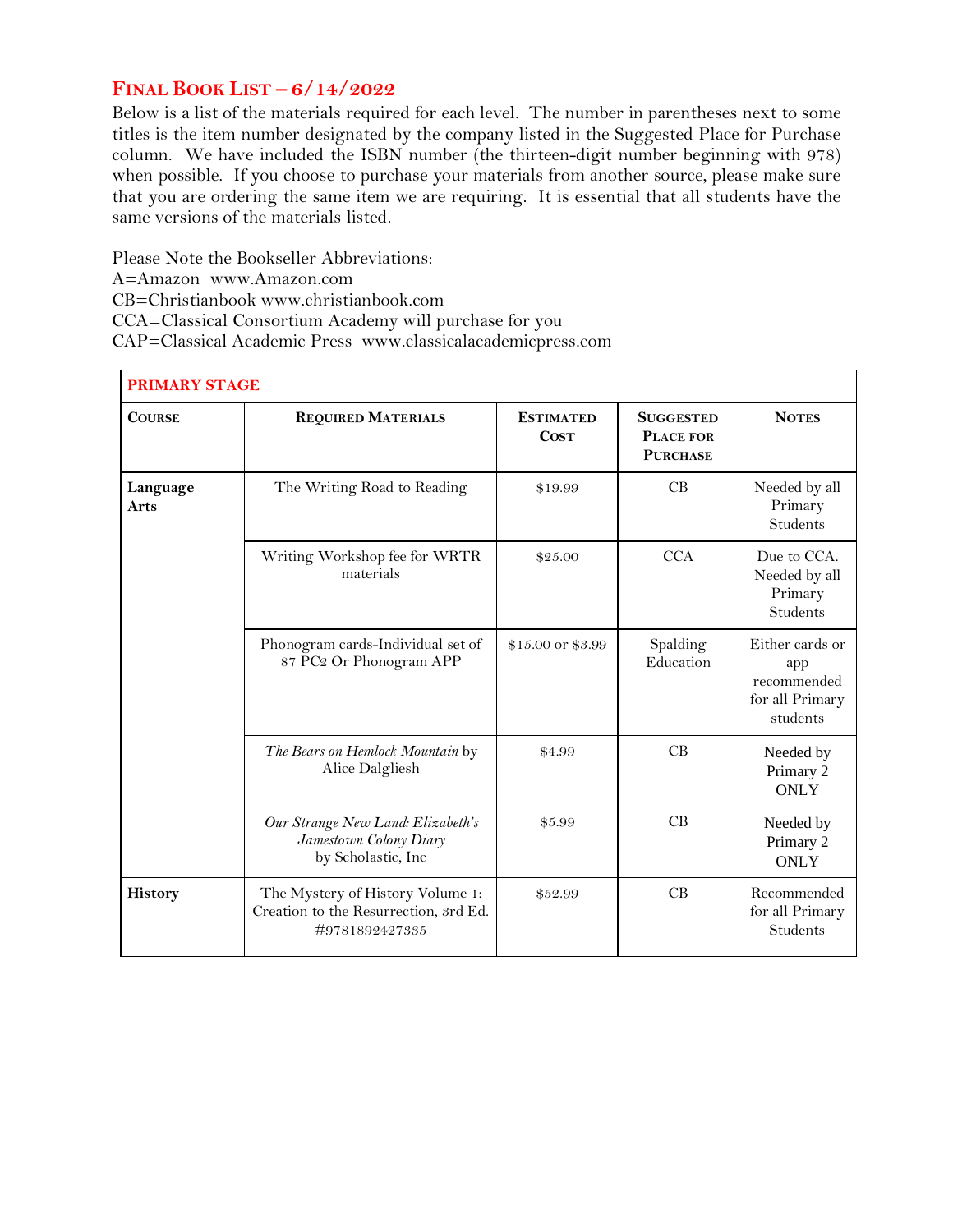| <b>Read Alouds</b> | Seabird by Clancy Holling                                                | \$9.74  | CB                  | Needed by all<br>Primary<br>Students    |
|--------------------|--------------------------------------------------------------------------|---------|---------------------|-----------------------------------------|
|                    | Tirzah by Lucille Travis                                                 | \$8.49  | CB                  | Needed by all<br>Primary<br>Students    |
|                    | The Cricket In Times Square<br>by George Selden                          | \$7.99  | A                   | Needed by all<br>Primary<br>Students    |
|                    | Mr. Poppers Penguins by Richard and<br>Florence Atwater                  | \$7.99  | A                   | Needed by all<br>Primary<br>Students    |
| Latin              | Song School Latin Book 1<br>(Student Book and CD)                        | \$24.95 | CA                  | Needed by<br>Primary 1<br><b>ONLY</b>   |
|                    | Song School Latin Book 2<br>(Student Book and CD)                        | \$24.95 | CAP                 | Needed by<br>Primary 2<br><b>ONLY</b>   |
| Science            | Exploring Creation with Zoology 1<br>#9781932012613                      | \$36.00 | CB                  | Needed by all<br>Primary<br>Students    |
|                    | Exploring Creation with Zoology 2<br>#9781932012736                      | \$36.00 | CB                  | Needed by all<br>Primary<br>Students    |
| Math               | Horizons Math, Kindergarten,<br>Complete Set                             | \$84.96 | CB                  | Recommended<br>for PK                   |
|                    | Horizons Math, Grade 1,<br>Complete Set                                  | \$84.96 | CB                  | Recommended<br>for Primary 1            |
|                    | Horizons Math, Grade 2,<br>Complete Set                                  | \$84.96 | CB                  | Recommended<br>for Primary $\it 2$      |
| <b>Bible</b>       | Telling God's Story, Year 1:<br><b>Instructor Text and Teacher Guide</b> | \$10.85 | Rainbow<br>Resource | Optional for all<br>Primary<br>Students |
|                    | Telling God's Story, Year 1: Student<br>Guide and Activity Page          | \$19.50 | Rainbow<br>Resource | Optional for all<br>Primary<br>Students |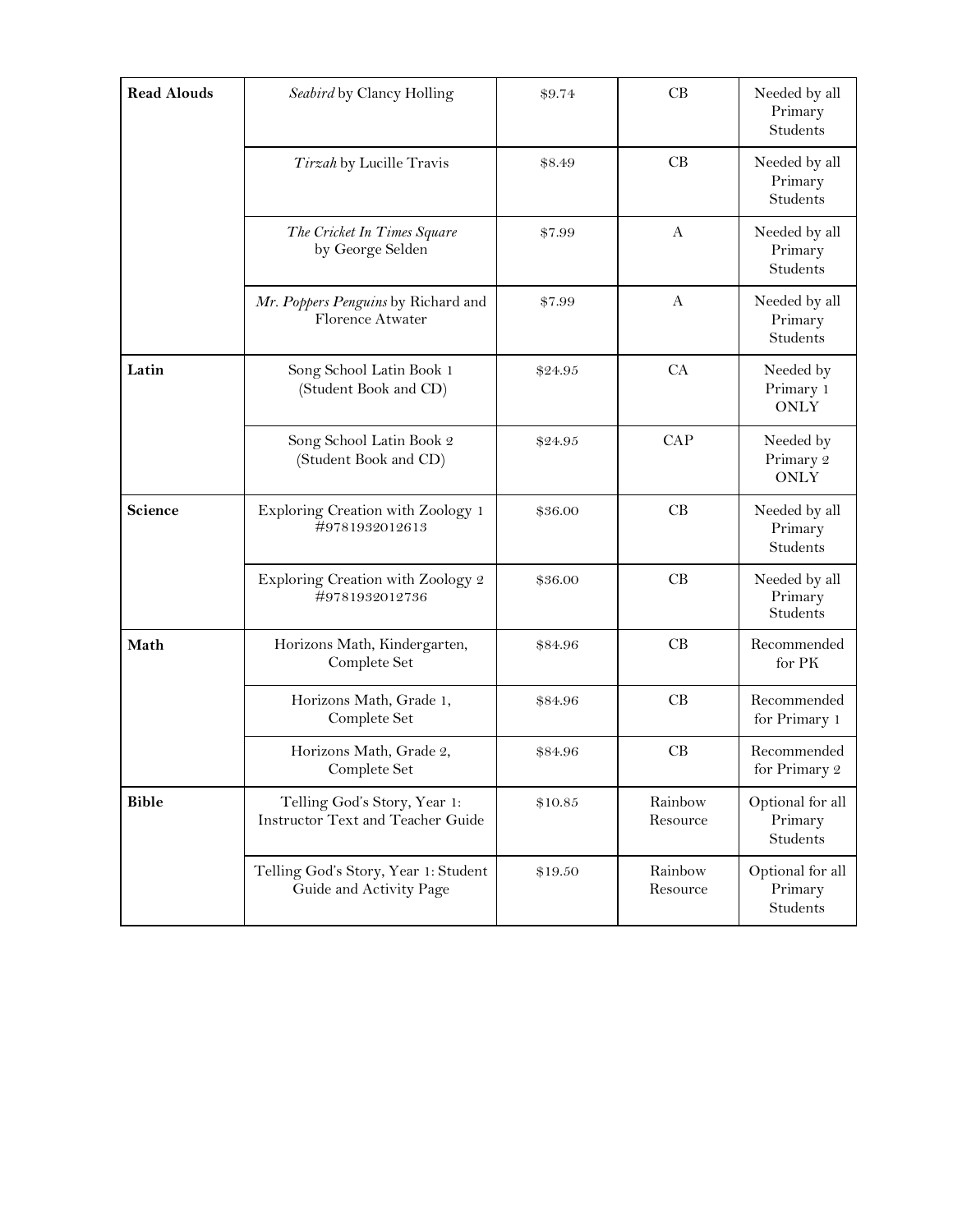| <b>GRAMMAR STAGE</b> |                                                                                                                                            |                                 |                                                         |                                                  |
|----------------------|--------------------------------------------------------------------------------------------------------------------------------------------|---------------------------------|---------------------------------------------------------|--------------------------------------------------|
| <b>COURSE</b>        | <b>REQUIRED MATERIALS</b>                                                                                                                  | <b>ESTIMATED</b><br><b>COST</b> | <b>SUGGESTED</b><br><b>PLACE FOR</b><br><b>PURCHASE</b> | <b>NOTES</b>                                     |
| <b>Biblical</b>      | ESV Bible with a concordance                                                                                                               |                                 |                                                         |                                                  |
| <b>Studies</b>       | God's Great Covenant, OT Book 1: A<br>Bible Course for Children<br>#978-1-60051-071-7                                                      | \$23.95                         | A                                                       | Needed by G1<br><b>Students ONLY</b>             |
|                      | God's Great Covenant, OT Book 2: A<br><b>Bible Course for Children</b><br>#978-1-60051-049-6                                               | \$23.95                         | A                                                       | Needed by G <sub>2</sub><br>students ONLY        |
|                      | God's Great Covenant, NT Book 1: A<br>Bible Course for Children<br>#978-1600510731                                                         | \$23.95                         | A                                                       | Needed by G <sub>3</sub><br><b>Students ONLY</b> |
|                      | God's Great Covenant, NT Book 2: A<br>Bible Course for Children<br>#978-1-60051-256-8                                                      | \$26.95                         | $\mathbf{A}$                                            | Needed by G4<br><b>Students ONLY</b>             |
| Grammar              | Shurley Grammar Kit (Level 3)<br>#9781585610402                                                                                            | \$53.89                         | CB                                                      | Needed by G1<br><b>Students ONLY</b>             |
|                      | Shurley Grammar Practice Booklet<br>(Level 3)<br>#9781585610549                                                                            | \$6.39                          | CB                                                      |                                                  |
|                      | Dictionary<br>#9780877797456                                                                                                               | \$15.00                         | $\mathbf{A}$                                            |                                                  |
|                      | Shurley Grammar Kit (Level 4)<br>#9781585610365                                                                                            | \$53.89                         | CB                                                      |                                                  |
|                      | Shurley Grammar Practice Booklet<br>(Level 4)<br>#9781585610556                                                                            | \$6.39                          | CB                                                      | Needed by G <sub>2</sub><br><b>Students ONLY</b> |
|                      | Shurley Grammar Kit (Level 6)<br>#9781585610280                                                                                            | \$53.89                         | CB                                                      |                                                  |
|                      | Shurley Grammar Practice Booklet<br>(Level 6)<br>#9781585610570                                                                            | \$6.39                          | CB                                                      | Needed by G <sub>3</sub><br><b>Students ONLY</b> |
|                      | Editor-in-Chief (Level 1)<br>#978-1601446404                                                                                               | \$19.99                         | $\mathbf{A}$                                            |                                                  |
|                      | Wordly Wise 3000 Grade 6<br>4 <sup>th</sup> Edition Set<br>(Student Book #9780838877067,<br>Test Booklet #9780838877616 and<br>Answer Key) | \$33.95                         | A                                                       | Needed by G4<br><b>Students ONLY</b>             |
|                      | Think Analogies, Level B, Book<br>#9780894557927                                                                                           | \$12.99                         | CB                                                      |                                                  |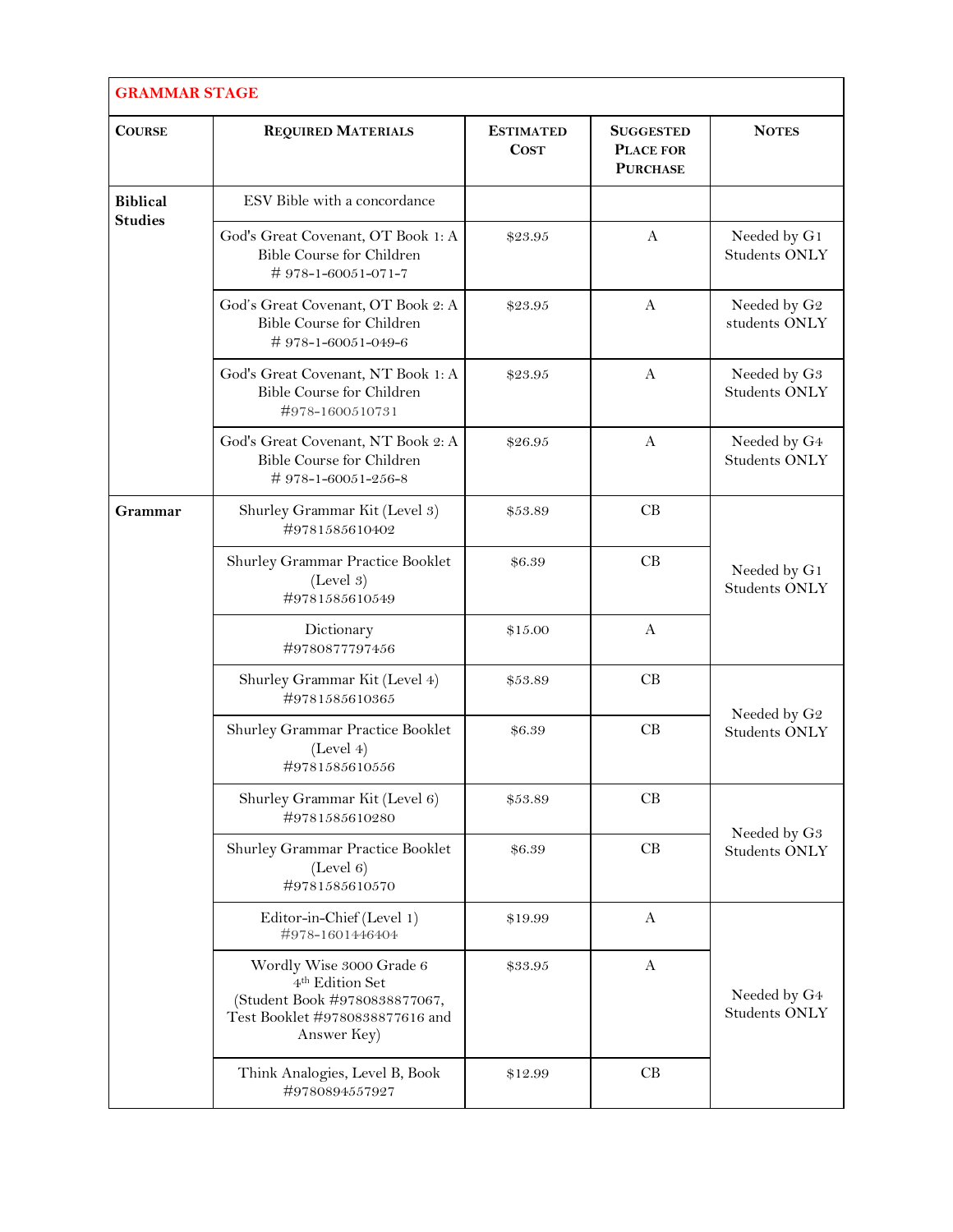| Latin                                |                                                                                                             |             |                                                       |                                                                                                             |
|--------------------------------------|-------------------------------------------------------------------------------------------------------------|-------------|-------------------------------------------------------|-------------------------------------------------------------------------------------------------------------|
| Latin A                              | Logos Latin 1<br>#9781935000181                                                                             | \$13.30     | CB                                                    |                                                                                                             |
| Latin B                              | Logos Latin 2<br>#9781935000259                                                                             | \$14.70     | CB                                                    |                                                                                                             |
| Latin C                              | Logos Latin 3<br>#9781591281559                                                                             | \$14.70     | CB                                                    |                                                                                                             |
| Latin D                              | Logos Latin 4<br>#9781591281832                                                                             | \$17.95     | Rainbow<br>Resources                                  |                                                                                                             |
| Science                              | Exploring Creation with Zoology 1<br>#9781932012613                                                         | \$36.00     | CB                                                    |                                                                                                             |
|                                      | Exploring Creation with Zoology 1<br>Notebooking Journal<br>#9781935495116                                  | \$25.60     | CB                                                    |                                                                                                             |
|                                      | Exploring Creation with Zoology 2<br>#9781932012736                                                         | \$36.00     | CB                                                    |                                                                                                             |
|                                      | Exploring Creation with Zoology 2<br>Notebooking Journal<br>#9781935495123                                  | \$25.60     | CB                                                    |                                                                                                             |
|                                      | Lab Materials                                                                                               | \$40.00     | CCA will<br>purchase lab<br>materials for<br>students |                                                                                                             |
| Omnibus:<br>Literature               | Tirzah by Lucille Travis<br>#978-0836135466                                                                 | \$9.99      | A                                                     | Audio book<br>listening is fine to<br>use as a<br>supplement while<br>a student reads<br>along in the print |
| and<br>Composition<br>$(G1$ Only $)$ | Archimedes and the Door to Science by<br>Jeanne Bendick<br>#978-1883937126                                  | \$13.30     | A                                                     |                                                                                                             |
|                                      | Detectives in Togas by Henry<br>Winterfeld<br>#978-0152162801                                               | \$5.99      | A                                                     |                                                                                                             |
|                                      | Bronze Bow by Elizabeth George-<br>Speare<br>#978-0395137192                                                | \$6.99      | A                                                     |                                                                                                             |
|                                      | Cleopatra by Diane Stanley<br>#978-0688154806                                                               | \$6.95      | A                                                     | book.                                                                                                       |
|                                      | PompeiiBuried Alive by Edith<br>Kunhardt<br>#978-039488868                                                  | \$5.69      | A                                                     |                                                                                                             |
|                                      | The Trojan Horse by Emily Little<br>#978-0394896748                                                         | \$6.94      | A                                                     |                                                                                                             |
|                                      | Tales from the Odyssey, Part 1 & Part 2<br>By Mary Pope Osborne<br>#978-1-4231-4157-0<br>#978-1-4231-4155-6 | \$5.69 each | A                                                     | Read-Aloud<br>purchase is<br>optional                                                                       |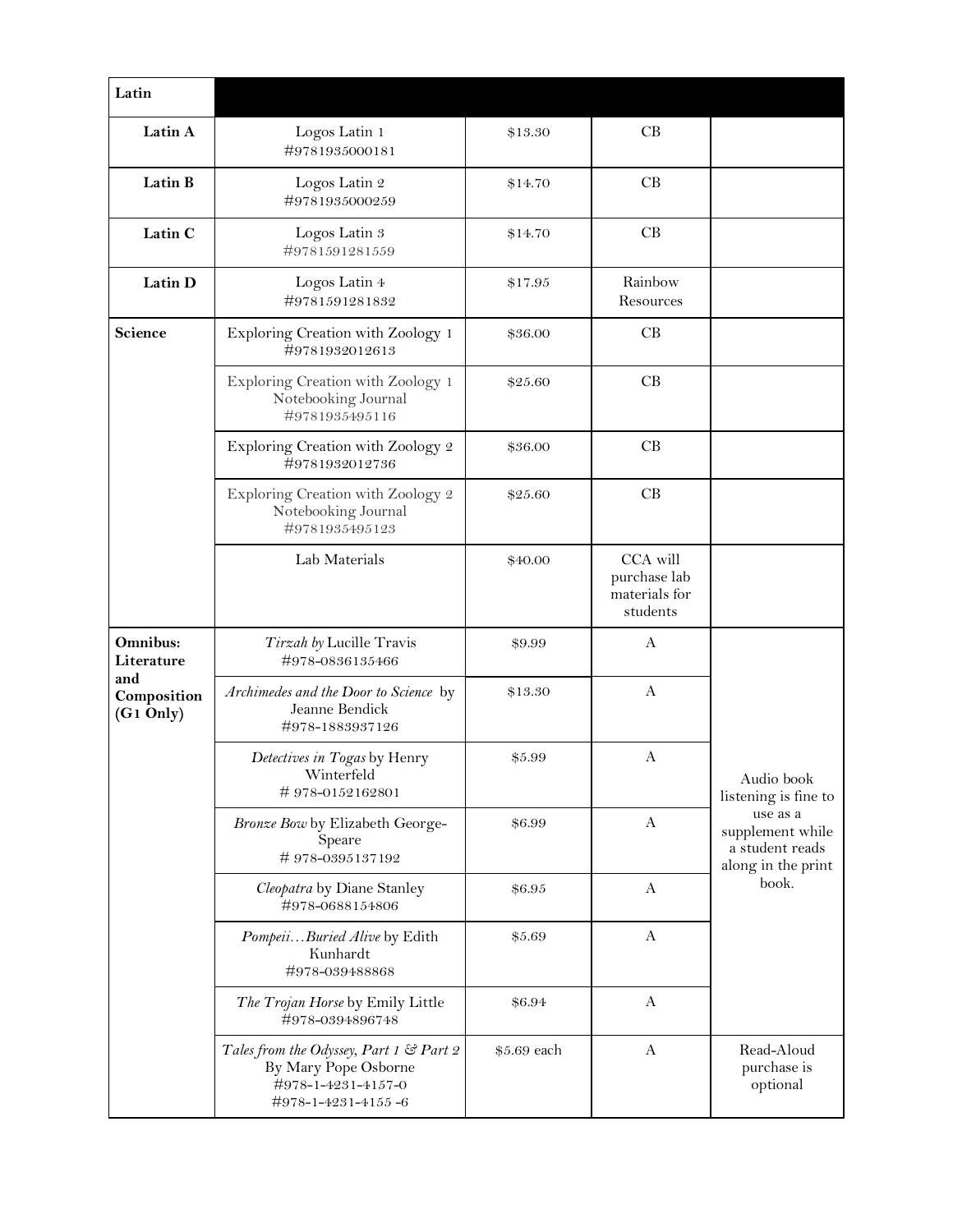|                                             | Writing & Rhetoric Book 1: Fable,<br><b>Student Edition</b><br>#978-1600512162                            | \$19.95     | A |                                                      |
|---------------------------------------------|-----------------------------------------------------------------------------------------------------------|-------------|---|------------------------------------------------------|
| Omnibus:<br>Literature                      | Hittite Warrior by Joanne Williamson<br>#978-1883937386                                                   | \$5.99      | A |                                                      |
| and<br>Composition<br>(G <sub>2</sub> Only) | Tirzah by Lucille Travis<br>#978-0836135466                                                               | \$7.99      | A |                                                      |
|                                             | Archimedes and the Door to Science by<br>Jeanne Bendick<br>#978-1883937126                                | \$6.99      | A | Audio book                                           |
|                                             | D'Aulaires Greek Myths by Ingri and<br>Edgar Parin d'Aulaires<br>#978-0440406945                          | \$5.58      | A | listening is fine to<br>use as a<br>supplement while |
|                                             | Detectives in Togas by Henry<br>Winterfeld<br>#978-0152162801                                             | \$5.45      | A | a student reads<br>along in the print<br>book.       |
|                                             | Bronze Bow by Elizabeth George-<br>Speare<br>#978-0395137192                                              | \$5.69      | A |                                                      |
|                                             | The Golden Goblet by Eloise Jarvis<br>McGraw<br>#978-0140303353                                           | \$6.95      | A |                                                      |
|                                             | Tales from the Odyssey Part One and<br>Part Two by Mary Pope Osborn<br>#978-1423128649<br>#978-1423126102 | \$5.69 each | A |                                                      |
|                                             | Gilgamesh the Hero by Geraldine<br>McCaughrean<br>#978-0802852625                                         | \$15.95     | A | Read-aloud -<br>purchase is<br>optional.             |
|                                             | Tales of Ancient Egypt by Roger<br>Lancelyn Green<br>#978-0141332598                                      | \$6.95      | A |                                                      |
|                                             | Writing & Rhetoric Book 2:<br>Narrative I, Student Edition<br>#978-1600512186                             | \$19.95     | A |                                                      |
| Omnibus:<br>Literature                      | Hittite Warrior by Joanne Williamson<br>#978-1883937386                                                   | \$6.94      | A |                                                      |
| and<br>Composition<br>(G <sub>3</sub> Only) | Tirzah by Lucille Travis<br>#978-0836135466                                                               | \$6.99      | A | Audio book                                           |
|                                             | Archimedes and the Door to Science by<br>Jeanne Bendick<br>#978-1883937126                                | \$5.99      | A | listening is fine to<br>use as a<br>supplement while |
|                                             | D'Aulaires Greek Myths by Ingri and<br>Edgar Parin d'Aulaires<br>#978-0440406945                          | \$6.99      | A | a student reads<br>along in the print<br>book.       |
|                                             | Detectives in Togas by Henry<br>Winterfeld<br>#978-0152162801                                             | \$5.45      | A |                                                      |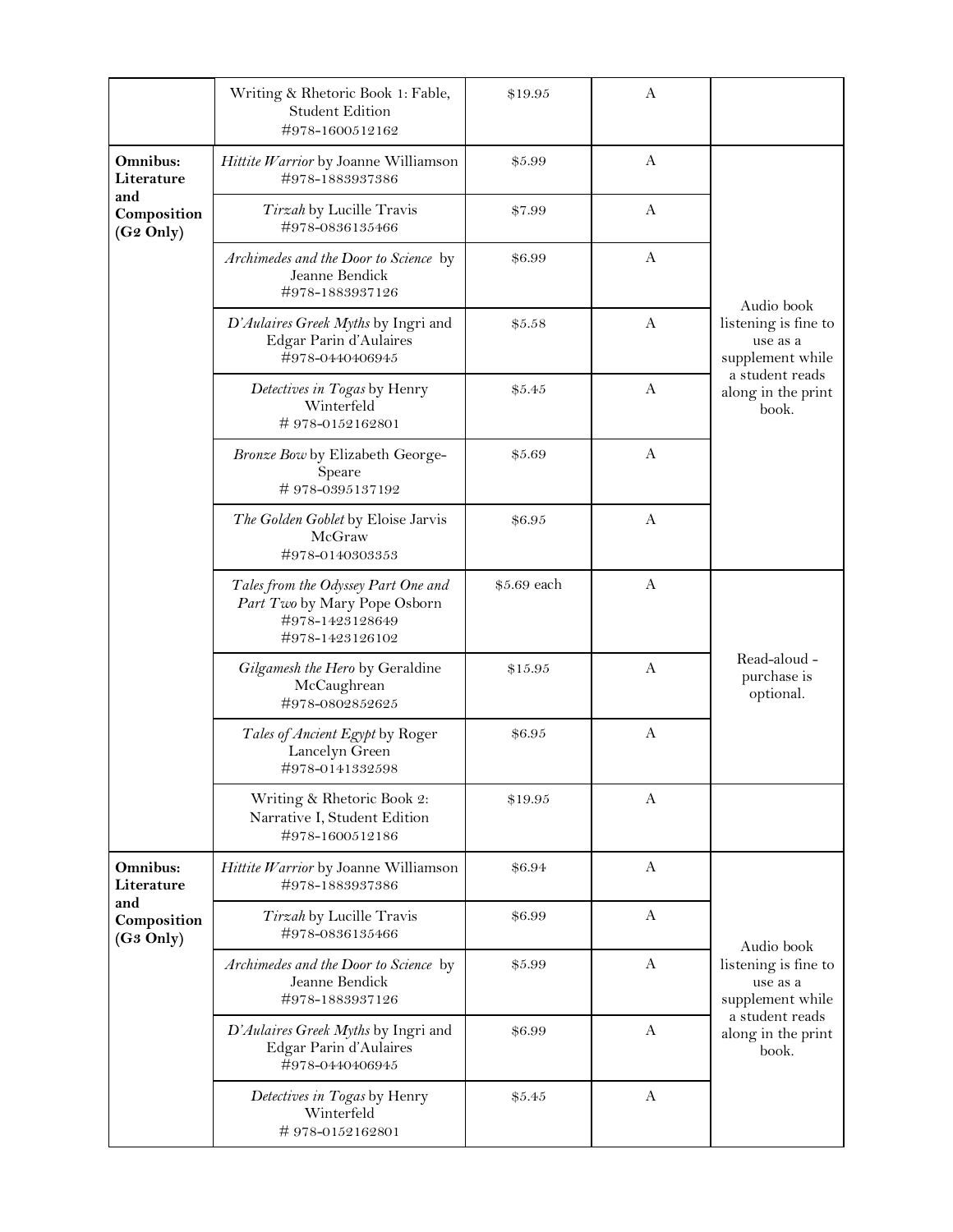|                               | Bronze Bow by Elizabeth George-<br>Speare<br>#978-0395137192                                              | \$6.95  | A            |                                                 |
|-------------------------------|-----------------------------------------------------------------------------------------------------------|---------|--------------|-------------------------------------------------|
|                               | The Golden Goblet by Eloise Jarvis<br>McGraw<br>#978-0140303353                                           | \$5.69  | A            |                                                 |
|                               | City: A Story of Roman Planning and<br>Construction by David Macaulay                                     | \$6.99  | A            |                                                 |
|                               | Tales from the Odyssey Part One and<br>Part Two by Mary Pope Osborn<br>#978-1423128649<br>#978-1423126102 | \$7.64  | A            |                                                 |
|                               | Gilgamesh the Hero by Geraldine<br>McCaughrean<br>#978-0802852625                                         | \$5.99  | A            | This is a read-                                 |
|                               | Tales of Ancient Egypt by Roger<br>Lancelyn Green<br>#978-0141332598                                      | \$14.95 | A            | aloud - purchase is<br>optional.                |
|                               | Writing & Rhetoric Book 3:<br>Narrative II, Student Edition<br>#978-1600512353                            | \$19.95 | A            |                                                 |
| Omnibus:<br>Literature<br>and | Hittite Warrior by Joanne Williamson<br>#978-1883937386                                                   | \$6.94  | A            |                                                 |
| Composition<br>$(G4$ Only $)$ | D'Aulaires Greek Myths by Ingri and<br>Edgar Parin d'Aulaires<br>#978-0440406945                          | \$6.99  | A            |                                                 |
|                               | Bronze Bow by Elizabeth George-<br>Speare<br>#978-0395137192                                              | \$5.99  | A            |                                                 |
|                               | The Golden Goblet by Eloise Jarvis<br>McGraw<br>#978-0140303353                                           | \$6.99  | A            | Audio book<br>listening is fine to              |
|                               | City: A Story of Roman Planning and<br>Construction by David Macaulay<br>#978-0395349229                  | \$6.95  | A            | use as a<br>supplement while<br>a student reads |
|                               | <b>Black Ships Before Troy: The Story of</b><br>'The Iliad' by Rosemary Sutcliff<br>#978-0553494839       | \$5.69  | $\mathbf{A}$ | along in the print<br>book.                     |
|                               | Outcast by Rosemary Sutcliff<br>#978-0374456733                                                           | \$7.52  | A            |                                                 |
|                               | Gilgamesh the Hero by Geraldine<br>McCaughrean<br>#978-0802852625                                         | \$6.99  | A            |                                                 |
|                               | Tales of Ancient Egypt by Roger<br>Lancelyn Green<br>#978-0141332598                                      | \$7.64  | A            |                                                 |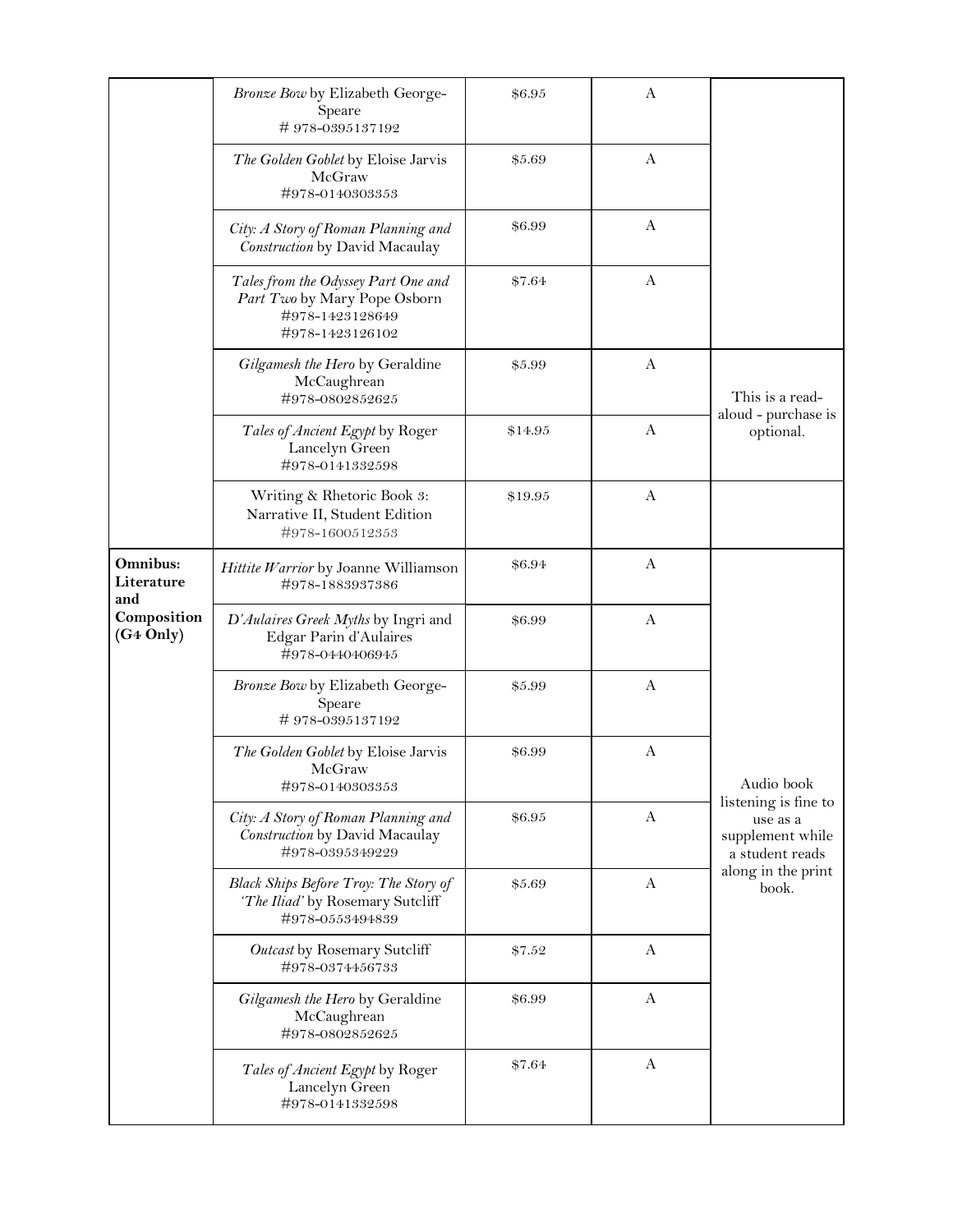|                                 | The Children's Homer by Padraic<br>Colum<br>#978-0689868832                                 | \$5.99  | А   | This is a read-<br>aloud - purchase is<br>optional. |
|---------------------------------|---------------------------------------------------------------------------------------------|---------|-----|-----------------------------------------------------|
|                                 | Writing & Rhetoric Book 4: Cheria<br>and Proverb, Student Edition<br>#978-1600512421        | \$19.95 | Α   |                                                     |
| <b>History</b> and<br>Geography | The Mystery of History Volume 1:<br>Creation to the Resurrection, 3rd Ed.<br>#9781892427335 | \$52    | CB. | All G levels                                        |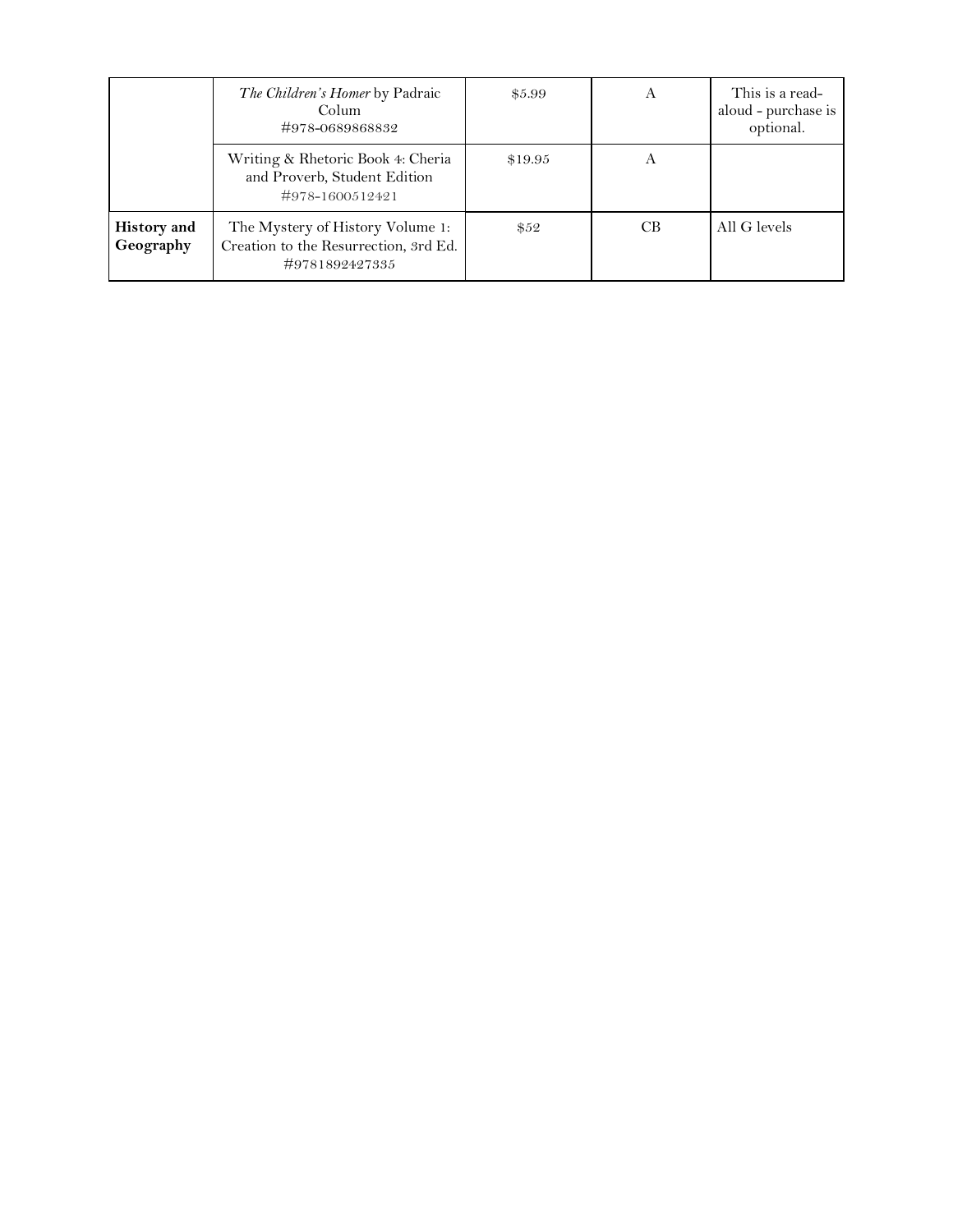| <b>LOGIC STAGE</b>                |                                                                                              |                                 |                                                         |                                                         |
|-----------------------------------|----------------------------------------------------------------------------------------------|---------------------------------|---------------------------------------------------------|---------------------------------------------------------|
| <b>COURSE</b>                     | <b>REQUIRED MATERIALS</b>                                                                    | <b>ESTIMATED</b><br><b>COST</b> | <b>SUGGESTED</b><br><b>PLACE FOR</b><br><b>PURCHASE</b> | <b>NOTES</b>                                            |
| Christian<br><b>Studies</b><br>L1 | The New City Catechism<br>#978-1433555077                                                    | \$7.99                          | A                                                       |                                                         |
|                                   | Concise Theology by J.I. Packer<br>#978-0842339605                                           | \$14.99                         | A                                                       |                                                         |
| Church                            | Materials will be online for printing.                                                       |                                 |                                                         |                                                         |
| <b>History L2</b>                 | How Christianity Transformed the<br>World by Sharon James<br>#978-1527106475                 | \$12.99                         | A                                                       |                                                         |
| Latin                             |                                                                                              |                                 |                                                         |                                                         |
| Level I                           | Visual Latin 1                                                                               | \$100.00                        | Compass<br>classroom.com                                | Purchase either<br>the DVDs or the<br>streaming videos. |
|                                   | Latin & English Dictionary<br>#978-0553590128                                                | \$5.39                          | A                                                       |                                                         |
| Level II                          | Visual Latin 2                                                                               | \$100.00                        | Compass<br>classroom.com                                | Purchase either<br>the DVDs or the<br>streaming videos. |
|                                   | Lingua Latina per se Illustrata Pars1<br>Familia Romana by Hans Ørberg<br>#978-1-58510-420-8 | \$27.33                         | $\mathbf{A}$                                            |                                                         |
|                                   | Latin & English Dictionary<br>#978-0553590128                                                | \$5.39                          | $\mathbf{A}$                                            |                                                         |
| Intro to<br>Spanish               | Spanish Middle/High<br>#978-0887247583                                                       | \$9.99                          | $\mathbf{A}$                                            |                                                         |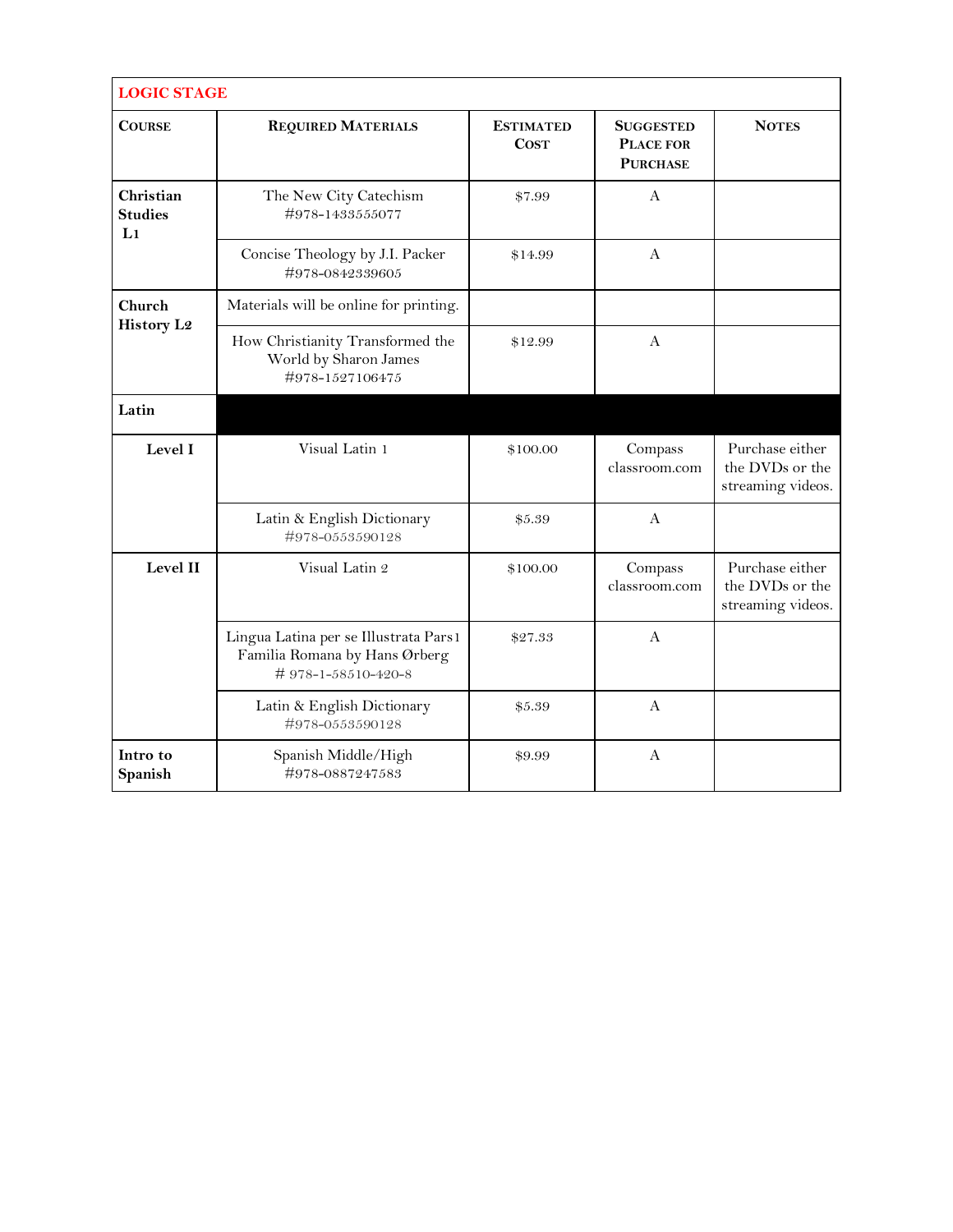| Introductory<br><b>Formal Logic</b><br>$(L1$ Only $)$ | Introductory Logic Student 5th<br>Edition<br>$(\#N-160)$                                   | \$29.00     | Logospress<br>online.com |                                                                                                                                      |
|-------------------------------------------------------|--------------------------------------------------------------------------------------------|-------------|--------------------------|--------------------------------------------------------------------------------------------------------------------------------------|
|                                                       | Socrates Meets Jesus<br>#978-0830823383                                                    | \$10.77     | A                        |                                                                                                                                      |
| Critical<br>Thinking (L2<br>Only)                     | Document Packet                                                                            | \$10.00     | <b>CCA</b>               | Due to CCA.                                                                                                                          |
| Omnibus:<br>Ancient and                               | The Story of the World Volume 1<br>#978-1933339004                                         | \$11.29     | CB                       |                                                                                                                                      |
| Medieval<br>(L1 & L2)                                 | The Story of the World Volume 2<br>#978-1933339092                                         | \$11.29     | CB                       |                                                                                                                                      |
|                                                       | The Story of the World Volume 3<br>#978-1945841446                                         | \$11.29     | CB                       |                                                                                                                                      |
|                                                       | Printed Document Packet                                                                    | \$30.00     | <b>CCA</b>               | If you'd prefer to<br>print it yourself<br>or download to<br>your Supernote,<br>you don't need to<br>pay for the<br>document packet. |
| Omnibus<br>Literature &<br>Composition<br>(L1 & L2)   | Epic of Gilgamesh: A New<br>Rendering in English Verse by<br>David Ferry<br>978-0374523831 | \$8.75      | A                        |                                                                                                                                      |
|                                                       | Odyssey of Homer (translated by<br>Mandelbaum)<br>#978-0553213997                          | \$5.79      | A                        |                                                                                                                                      |
|                                                       | Augustine's Confessions (translation<br>by Boulding)<br>978-1565484450                     | \$9.94      | A                        | Many of these                                                                                                                        |
|                                                       | Beowulf (translated by Seamus<br>Heaney)<br>#978-0393320978                                | \$15.77     | A                        | books are<br>available for free<br>or low cost in the<br>public domain                                                               |
|                                                       | Macbeth (Oxford School<br>Shakespeare)                                                     | From \$3.86 | A                        | and readable on<br>tablets, phones or<br>Kindles. Audio                                                                              |
|                                                       | Merry Adventures of Robin Hood<br>by Howard Pyle<br>#978-1591940432                        | \$4.95      | A                        | listening and e<br>book format are<br>approved options.                                                                              |
|                                                       | A Midsummer Night's Dream<br>(Oxford School Shakespreare)                                  | \$12.78     | A                        |                                                                                                                                      |
|                                                       | The Codes of Hammurabi and<br>Moses by Dvies W. W.<br>978-1604241617                       | 8.95        | A                        |                                                                                                                                      |
|                                                       | Writing & Rhetoric Book 6:<br>Commonplace: Student Edition<br>#978-1600512773              | \$19.95     | A                        |                                                                                                                                      |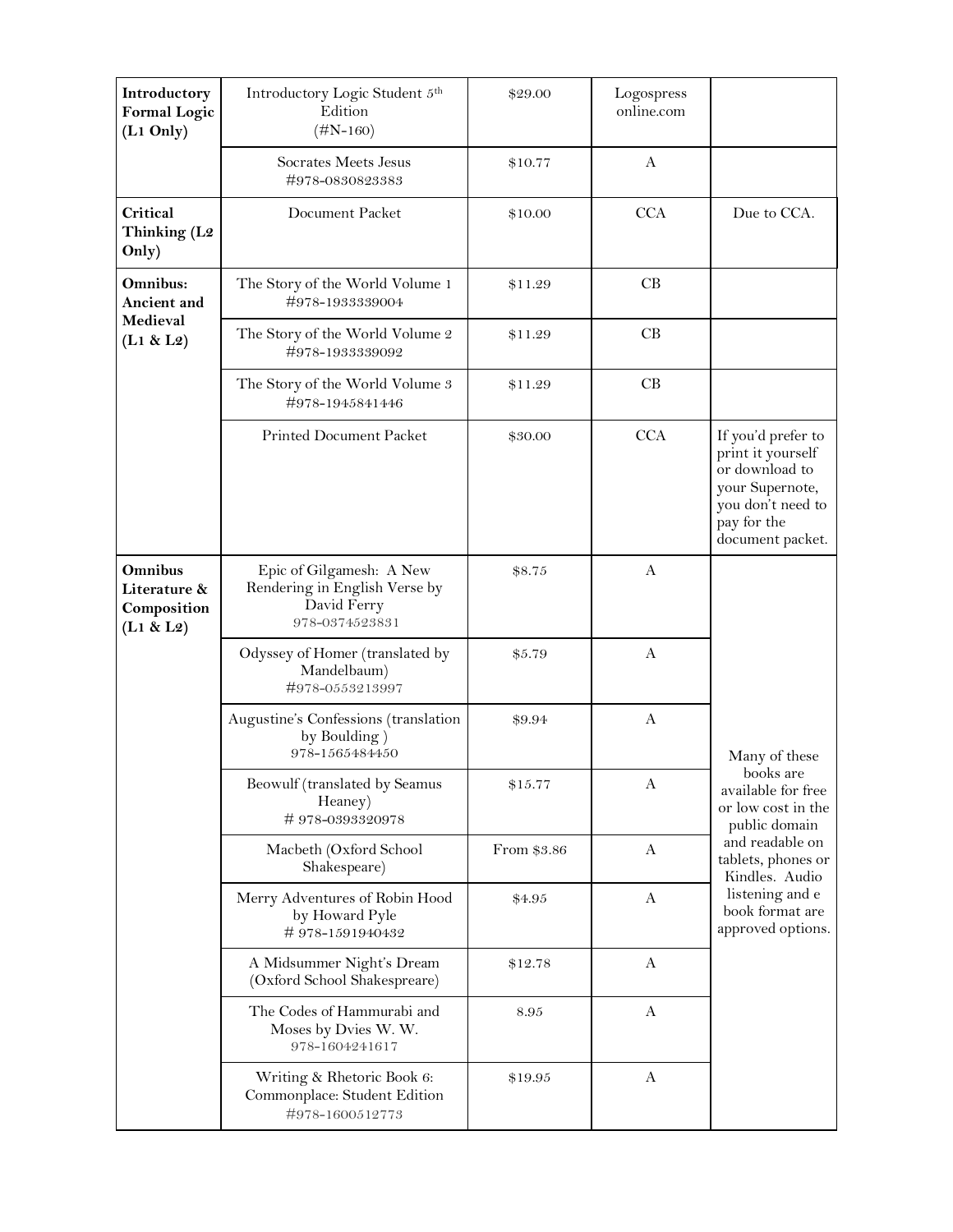|                                                              | Grammar of Poetry: Student<br><b>Edition</b> by Matt Whitling<br>978-1591281191 | \$22.00 | A                                                      |                                          |
|--------------------------------------------------------------|---------------------------------------------------------------------------------|---------|--------------------------------------------------------|------------------------------------------|
| Science                                                      |                                                                                 |         |                                                        |                                          |
| <b>Science for</b><br>L1 ONLY                                | Exploring Creation with Chemistry<br>and Physics<br>#978-1-935495-98-7          | \$42.00 | CB.                                                    |                                          |
|                                                              | Document Packet<br>Provided by CCA                                              | \$20.00 |                                                        | Due to CCA.                              |
|                                                              | Lab Materials                                                                   | \$40.00 | CCA will<br>purchase lab<br>materials for<br>students  | Due to CCA.                              |
| <b>Science for</b><br><b>L2 ONLY</b>                         | Discovering Design with Biology.<br>#9798985252941                              | \$65.00 | CCA will<br>purchase group<br>order.                   | Due to CCA.                              |
|                                                              | Lab Materials                                                                   | \$40.00 | CCA will<br>purchase lab<br>materials for<br>students  | Due to CCA.                              |
| Math                                                         |                                                                                 |         |                                                        |                                          |
| Pre-Alg I,<br>Pre-Alg II,<br>and<br>Pre-Alg I/II             | Shormann Math                                                                   | \$70.00 | CCA has<br>purchased a<br>license for your<br>student. | (Only needed for                         |
| Integrated<br>Math I,<br>Integrated<br>Math I<br>Accelerated | Shormann Math                                                                   | \$70.00 | CCA has<br>purchased a<br>license for your<br>student. | those enrolled in<br><i>the course</i> ) |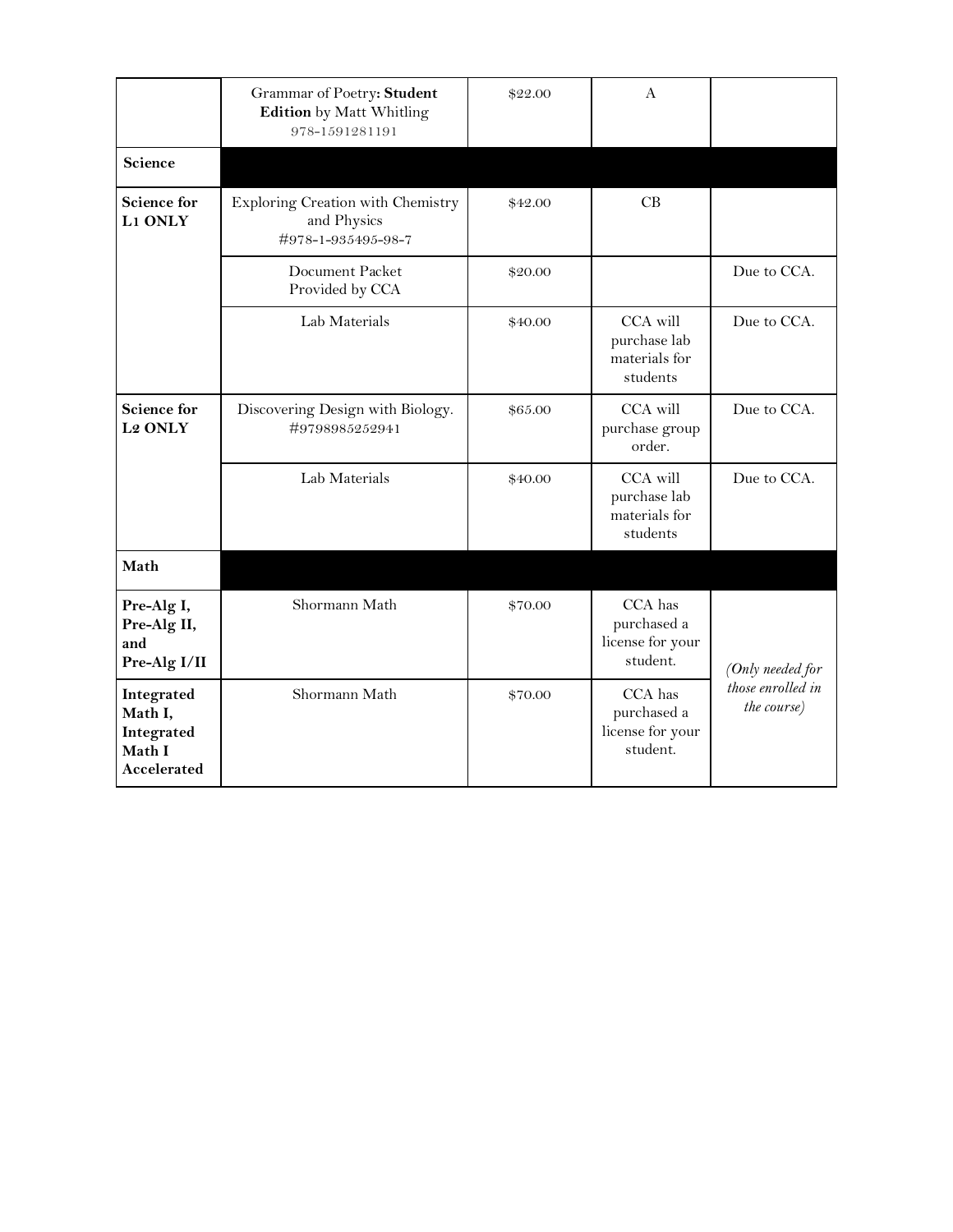| <b>RHETORIC STAGE</b>                                                           |                                                                                                              |                                 |                                                           |                                                                                                                                                        |  |
|---------------------------------------------------------------------------------|--------------------------------------------------------------------------------------------------------------|---------------------------------|-----------------------------------------------------------|--------------------------------------------------------------------------------------------------------------------------------------------------------|--|
| <b>COURSE</b>                                                                   | <b>REQUIRED MATERIALS</b>                                                                                    | <b>ESTIMATED</b><br><b>COST</b> | <b>SUGGESTED</b><br><b>PLACE FOR</b><br><b>PURCHASE</b>   | <b>NOTES</b>                                                                                                                                           |  |
| Spanish                                                                         |                                                                                                              |                                 |                                                           |                                                                                                                                                        |  |
| Spanish<br>I, II, II &<br><b>Advanced</b><br>Spanish                            | Descubre I<br>(used for Spanish I & II ONLY)<br>textbook, Supersite, and<br>workbooks<br># 978-1-68004-527-7 | \$156.38                        | Purchase<br>directly<br>from Vistas<br>Higher<br>Learning | Use link at bottom<br>of the page to<br>purchase Descubre<br>I materials                                                                               |  |
|                                                                                 | Descubre II<br>(used for Spanish III)<br>textbook, Supersite, and<br>workbooks<br>#978-1-68004-672-4         | \$156.38                        | Purchase<br>directly<br>from Vistas<br>Higher<br>Learning | Needed by Spanish<br>III & Advanced<br>Spanish students<br><b>ONLY</b><br>Use link at bottom<br>of the page to<br>purchase<br>Descubre II<br>materials |  |
|                                                                                 | <b>Bilingual Bible</b><br>#978-1414334189                                                                    | \$25.77                         | $\mathsf{A}$                                              | Spanish II and III<br>only                                                                                                                             |  |
| Math                                                                            |                                                                                                              |                                 |                                                           |                                                                                                                                                        |  |
| <b>Integrated Math</b><br>I,<br><b>Integrated Math</b><br><b>I</b> Accelerated  | Shormann Math                                                                                                | \$70.00                         | CCA has<br>purchased a<br>license for<br>your<br>student. | Due to CCA.                                                                                                                                            |  |
| <b>Integrated Math</b><br>П,<br><b>Integrated Math</b><br><b>II</b> Accelerated | Shormann Math                                                                                                | \$70.00                         | CCA has<br>purchased a<br>license for<br>your<br>student. | Due to CCA.                                                                                                                                            |  |
| Pre-Calculus                                                                    | Shormann Math                                                                                                | \$70.00                         | CCA has<br>purchased a<br>license for<br>your<br>student. | Due to CCA.                                                                                                                                            |  |
| Science                                                                         |                                                                                                              |                                 |                                                           |                                                                                                                                                        |  |
| <b>Physics</b><br>(R <sub>1</sub> Only)                                         | Introductory Physics 3rd Ed.<br>by John Mays<br>#978-0-9981699-5-8                                           | \$68.00                         | A                                                         |                                                                                                                                                        |  |
|                                                                                 | Lab Fee                                                                                                      | \$55                            |                                                           | Due to CCA.                                                                                                                                            |  |
|                                                                                 | Document Packet, provided by<br>CCA.                                                                         | \$20                            |                                                           | Due to CCA.                                                                                                                                            |  |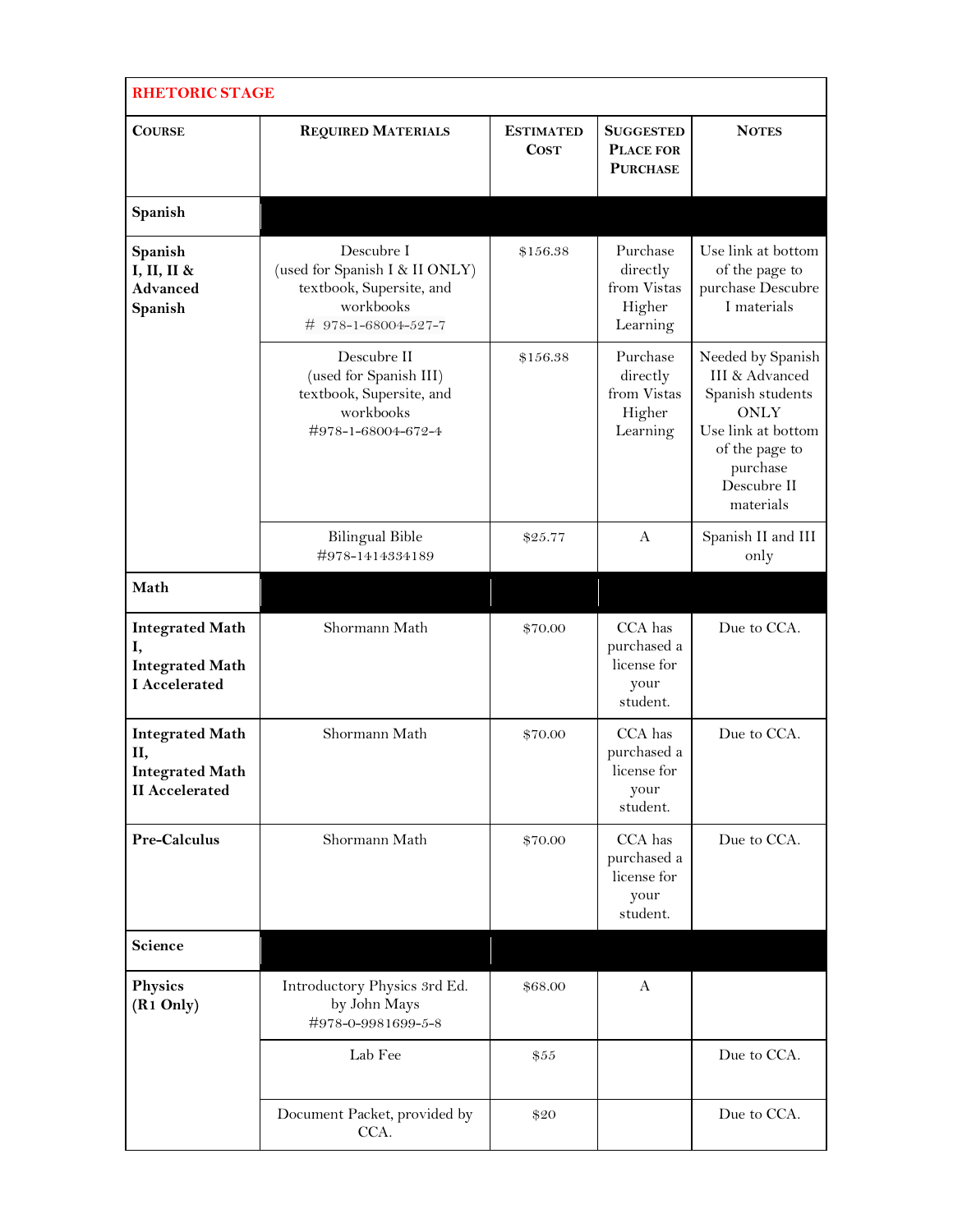| Chemistry<br>(R <sub>2</sub> Only)                 | Discovering Design with<br>Chemistry by Dr. Jay Wile<br>#978-09962784-6-1               | \$59.00 | Berean<br><b>Builders</b> |                                                                                                                                      |
|----------------------------------------------------|-----------------------------------------------------------------------------------------|---------|---------------------------|--------------------------------------------------------------------------------------------------------------------------------------|
|                                                    | Lab Fee                                                                                 | \$55    |                           | Due to CCA.                                                                                                                          |
|                                                    | Document Packet, provided by<br>CCA.                                                    | \$20    |                           | Due to CCA.                                                                                                                          |
| <b>Physics</b><br>(R <sub>3</sub> Only)            | Introductory Physics 3rd Ed.<br>by John Mays<br>#978-0-9981699-5-8                      | \$68.00 | A                         |                                                                                                                                      |
|                                                    | Lab Fee                                                                                 | \$55    |                           | Due to CCA.                                                                                                                          |
|                                                    | Document Packet, provided by<br>CCA.                                                    | \$20    |                           | Due to CCA.                                                                                                                          |
| <b>Omnibus History:</b><br><b>American Studies</b> | Documents Packet                                                                        | \$50.00 |                           | If you'd prefer to<br>print it yourself or<br>download to your<br>Supernote, you<br>don't need to pay<br>for the document<br>packet. |
| Omnibus<br>Literature &                            | Scarlet Letter by Nathaniel<br>Hawthorne #978-1949460841                                | \$8.95  | A                         |                                                                                                                                      |
| Composition:<br><b>American Studies</b>            | Killing England by Bill O'Reilly<br>#978-1627790642                                     | \$16.73 | A                         |                                                                                                                                      |
|                                                    | My Antonia by Willa Cather<br>#978-1508474616                                           | \$6.99  | A                         |                                                                                                                                      |
|                                                    | Narrative of the Life of Frederick<br>Douglass by Frederick Douglass<br>#978-1936594184 | \$8.95  | A                         |                                                                                                                                      |
|                                                    | Farewell to Manzanar Jeanne<br>Houston<br>#978-0618216208                               | \$8.33  | A                         |                                                                                                                                      |
|                                                    | The Jungle by Upton Sinclair<br>#978-0486419237                                         | \$6.00  | $\mathbf{A}$              |                                                                                                                                      |
|                                                    | The Grapes of Wrath by John<br>Steinbeck<br>#978-0143039433                             | \$12.23 | $\mathbf{A}$              |                                                                                                                                      |
|                                                    | The Great Gatsby by F. Scott<br>Fitzgerald<br>#978-1847492586                           | \$10.76 | $\mathbf{A}$              |                                                                                                                                      |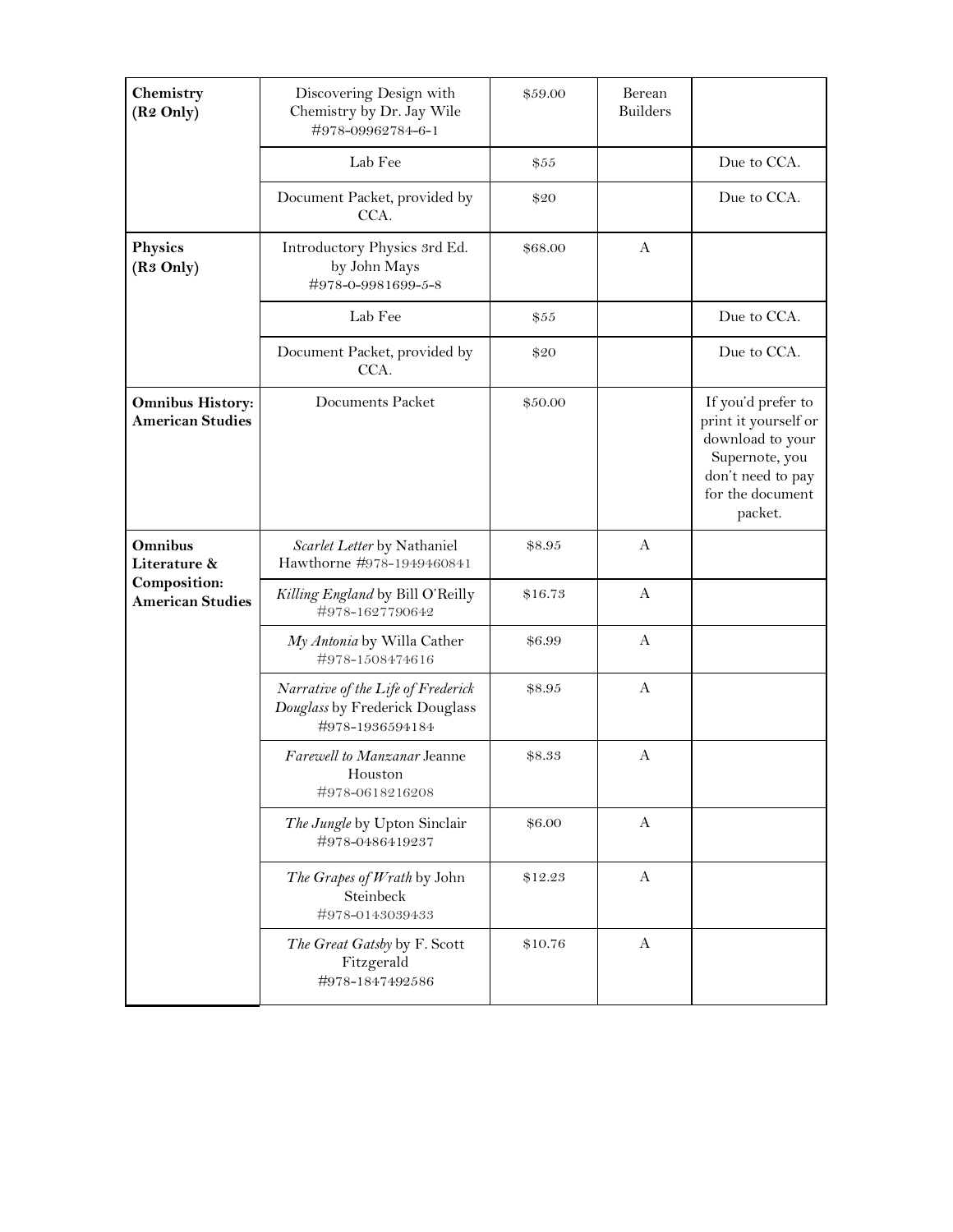|                                                                | Bomb by Steve Sheinkin<br>#978-1596434875                                           | \$12.34             | A            |                                                             |
|----------------------------------------------------------------|-------------------------------------------------------------------------------------|---------------------|--------------|-------------------------------------------------------------|
|                                                                | Thirteen Days by Robert F.<br>Kennedy<br>#978-0393318340                            | \$10.77             | A            |                                                             |
|                                                                | The Chosen by Chaim Potok<br>#978-1501142475                                        | \$12.52             | $\mathbf{A}$ |                                                             |
|                                                                | Coming of Age in Mississippi by<br>Anne Moody<br>#978-0440314882                    | \$7.59              | A            |                                                             |
| <b>Omnibus World</b><br>History:<br>Medieval<br>$(R2-R4~only)$ | City of God<br>#978-0140448948                                                      | \$15.99             | A            |                                                             |
|                                                                | The Consolation of Philosophy<br>#978-0140447804                                    | \$13.59             | A            |                                                             |
|                                                                | Introduction to Saint Thomas<br>Aquinas (The Summa Theologica)<br>#978-0075536536   | \$5.59              | A            |                                                             |
|                                                                | The Divine Comedy<br>#978-0142437223                                                | \$15.00             | A            |                                                             |
|                                                                | The Canterbury Tales<br>#978-0140424386                                             | \$9.90              | A            |                                                             |
|                                                                | The Prince<br>#978-0486272740                                                       | \$2.99              | $\mathbf{A}$ |                                                             |
|                                                                | Praise of Folly<br>#978-0140446081                                                  | \$14.99             | A            |                                                             |
|                                                                | Institutes of the Christian Religion<br>#978-0801025242                             | \$16.29             | A            |                                                             |
|                                                                | Don Quixote<br>#978-0142437230                                                      | \$11.59             | A            |                                                             |
|                                                                | Tartuffe by Moliere<br>#978-0451474315                                              | \$7.95              | A            |                                                             |
|                                                                | Omnibus V The Medieval World<br>#978-1-936648-48-1                                  | \$89.00             |              | Option of renting<br>for $$25.00$ for the<br>year from CCA. |
| <b>Critical Writing</b>                                        | Writing & Rhetoric Book 10:<br>Thesis Part 1, Student Edition<br>#978-1-60051-378-7 | 19.95               | <b>CAP</b>   |                                                             |
| Classical<br><b>Rhetoric I</b>                                 | Fitting Words Textbook<br>#978-1944482282                                           | \$59.00             | A            |                                                             |
|                                                                | Fitting Words Student<br>Workbook<br>#978-1944482305                                | \$24.00             | $\mathbf{A}$ |                                                             |
|                                                                | Journal for Commonplace Book                                                        | (any style is fine) |              |                                                             |